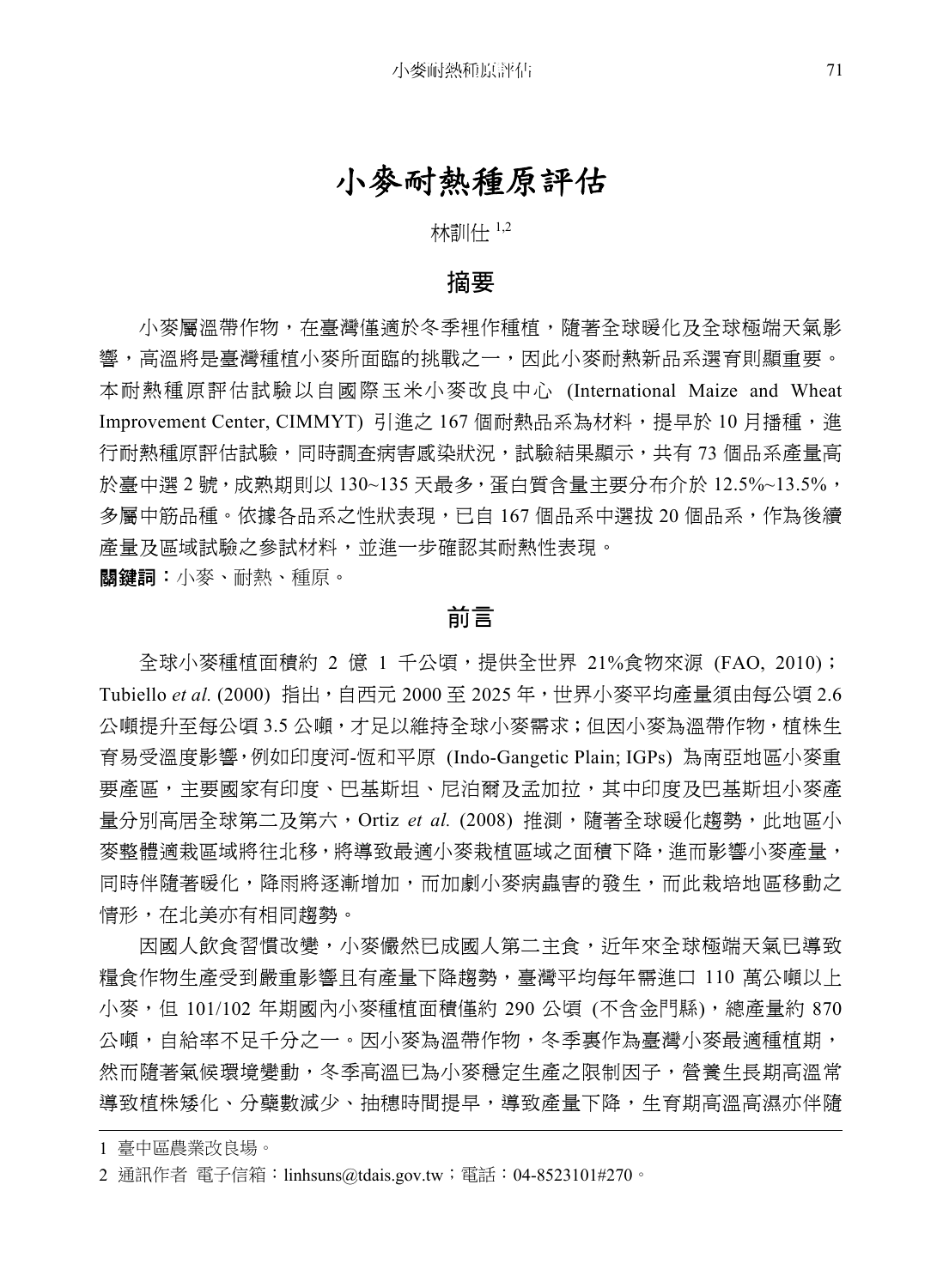小麥白粉病、赤黴病顯著發生,因此,耐熱小麥新品種選育實為重要且須及早進行之 工作,藉以因應未來氣候之考驗,並可活化休耕農地,提高糧食自給率 (林,2013)。

#### 小麥耐熱篩選

小麥孕穗期最適溫度為 11.7±1.61℃,最高溫及最低溫分別為 21.4±2.33℃、1.8 ±0.25℃,開花期最適溫度為 23.0±1.15℃,最高溫及最低溫分別為 32.0±1.74℃、9.7 ±0.43℃,穀粒充實期最適溫度為 21.3±1.27℃,最高溫及最低溫分別為 34.3±2.66℃、 9.6±0.75℃ (Farooq *et al*., 2011);臺灣目前小麥最適生育時期為 11 月上旬至翌年 3 月 下旬,衡量播種期提早至 8-9 月種植易遭遇颱風及高溫逆境,延後至 12 月播種,小麥 **充實期高溫亦會導致小麥千粒重下降,且梅雨季節易使成熟期小麥穗上發芽,嚴重影** 響產量與品質。根據臺中區農業改良場氣象統計資料顯示,彰化縣大村鄉 101 年 10 月 平均溫度為 24.1℃,已較 11 月平均溫度 21.6℃高 2.5℃。此外,10 月上旬播種之臺中 選 2 號期開花期亦較 11 月播種高 1.5~2.0℃ (圖 1),故本耐熱種原評估,即以自國際玉 米小麥改良中心引進之耐熱品系為參試材料,利用提早播種 (10 月),篩選可適應營養 生長期高溫的小麥品系。

#### 農藝性狀調查

高溫逆境會縮短小麥開花至生理成熟期時間,加速幼穗分化,致使穗數減少、一 穗粒數降低及產量下降 (Porter and Gawith, 1999; Saini and Aspinall, 1982; Warrington et al., 1977)。Yin *et al.* (2009)研究指出,當小麥生育環境溫度高於 20℃,穀粒充實速 度加快,且溫度每提升 5℃,穀粒充實期即縮短 12 天。因此本試驗藉由調杳株高、抽 穗期、成熟期及單株產量,探討引種品系耐熱性,並藉由蛋白質含量分析,評估各品 系小麥其麵粉品質及利用性。

一、株高

株高調杳顯示,對照品種臺中選 2 號株高 77.2cm,167 個引種品系株高分布介於 65~110cm,主要以 80~95cm 最多,共計 115 品系 (圖 2)。

二、抽穗期

抽穗期調查顯示,對照品種臺中選 2 號為 50 天,167 個引種品系抽穗期分布介於 48~82 天,其中 66 個品系抽穗期介於 65~70 天為最多,其次為 50~55 天及 75~80 天,各有 28 及 21 個品系,此外,另有 9 品系抽穗期早於臺中選 2 號,具有早熟品種潛力 (圖 3)。

三、成熟期

成熟期調查顯示,對照品種臺中選 2 號成熟期為 115 天,參試品系以成熟期 130~135 天最多,共計 51 個,並有 25 品系成熟期早於臺中選 2 號,可作為早熟品種育種材料 (圖 4)。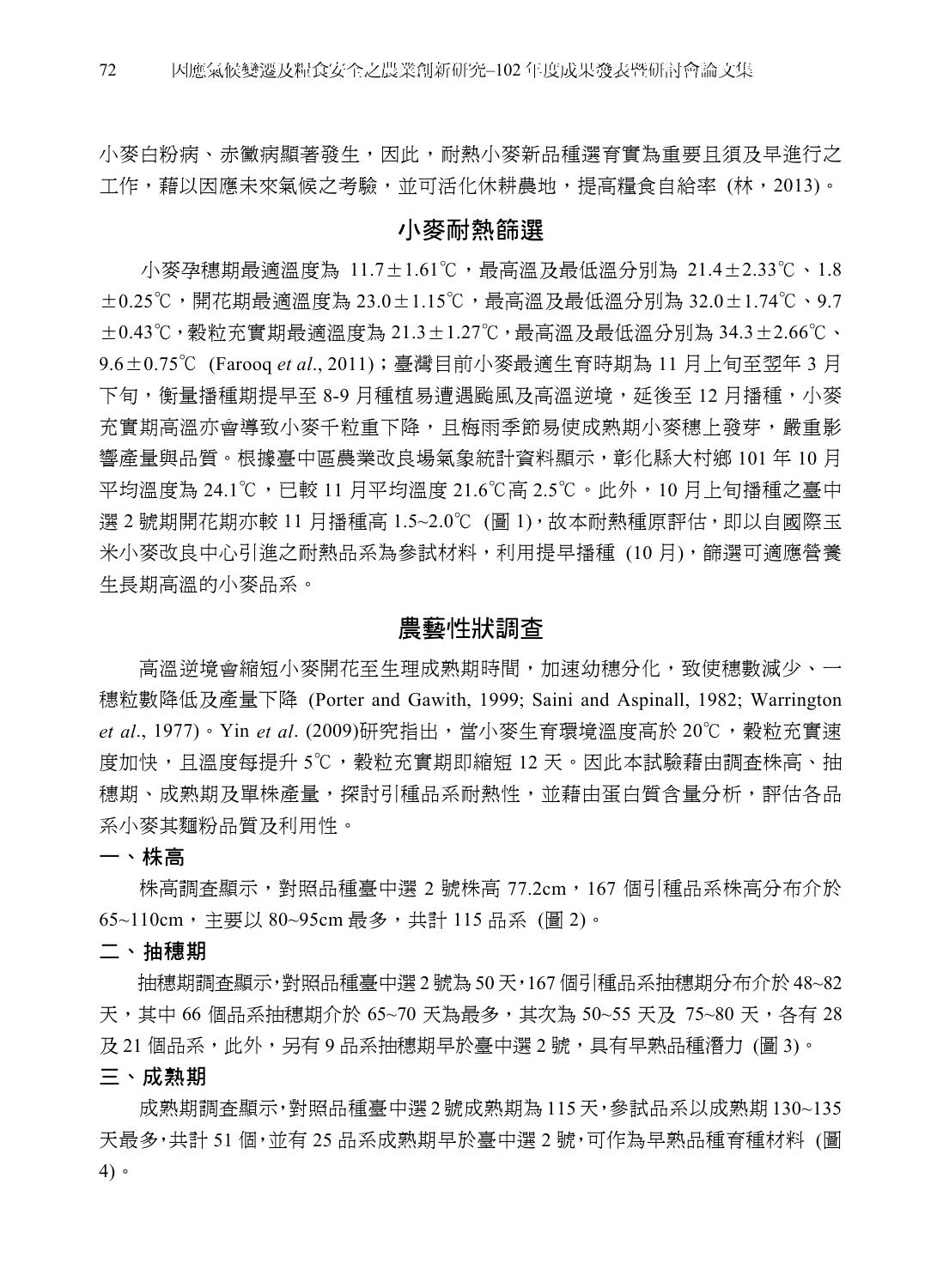

圖 1. 2011 年 9 月至 2012 年 4 月臺中區農業改良場月均溫 (彰化縣大村鄉)。

Fig. 1. Monthly mean temperature at Taichung District Agricultural Research and Extension Station from September 2011 to April 2012.



Plant height (cm)

## 圖 2. 小麥引種品系株高分布。

Fig. 2. Distribution of plant height of introduction lines of wheat.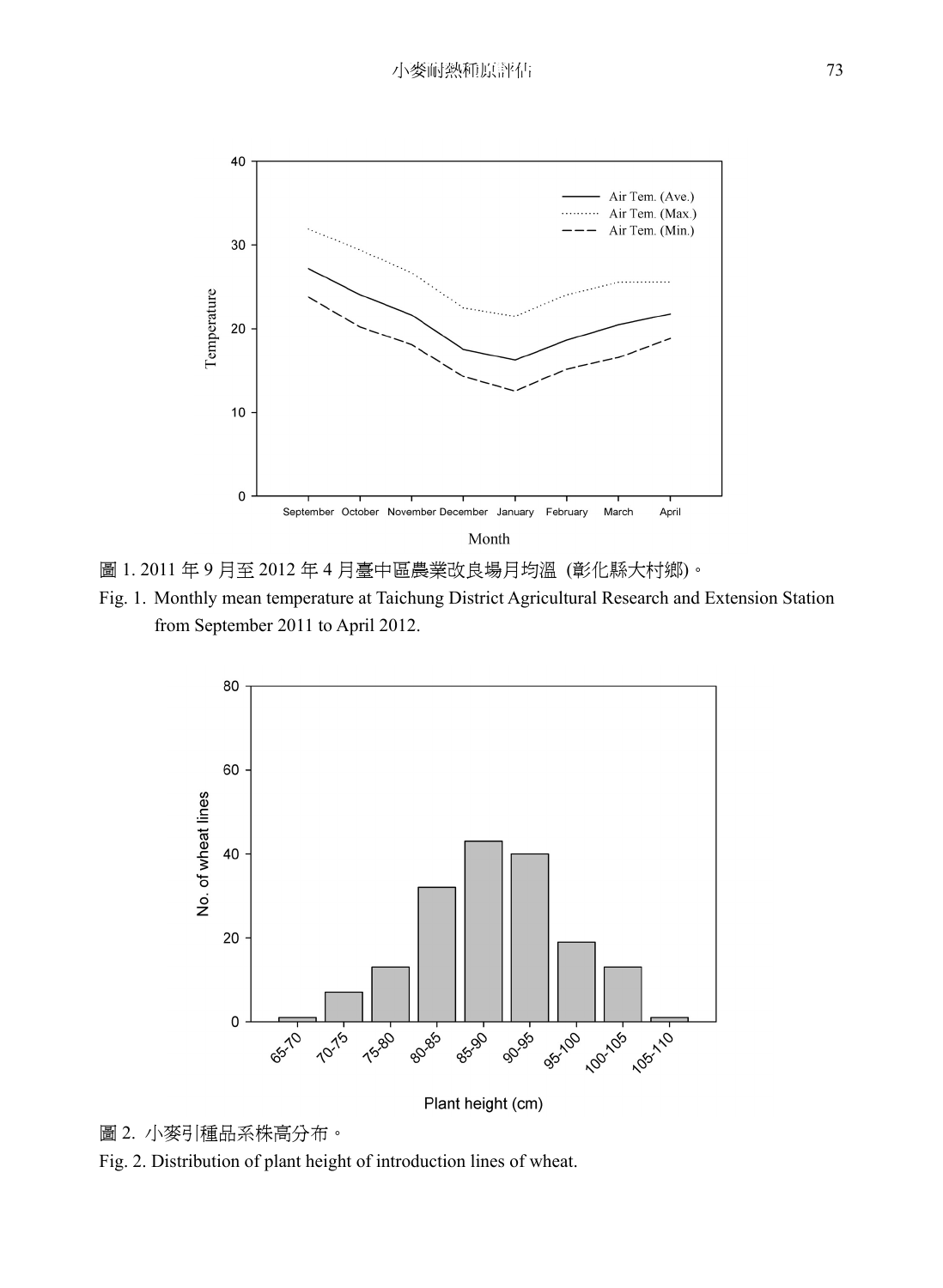



Fig. 3. Distribution of heading days of introduction lines of wheat.





Fig. 4. Distribution of days to maturity of introduction lines of wheat.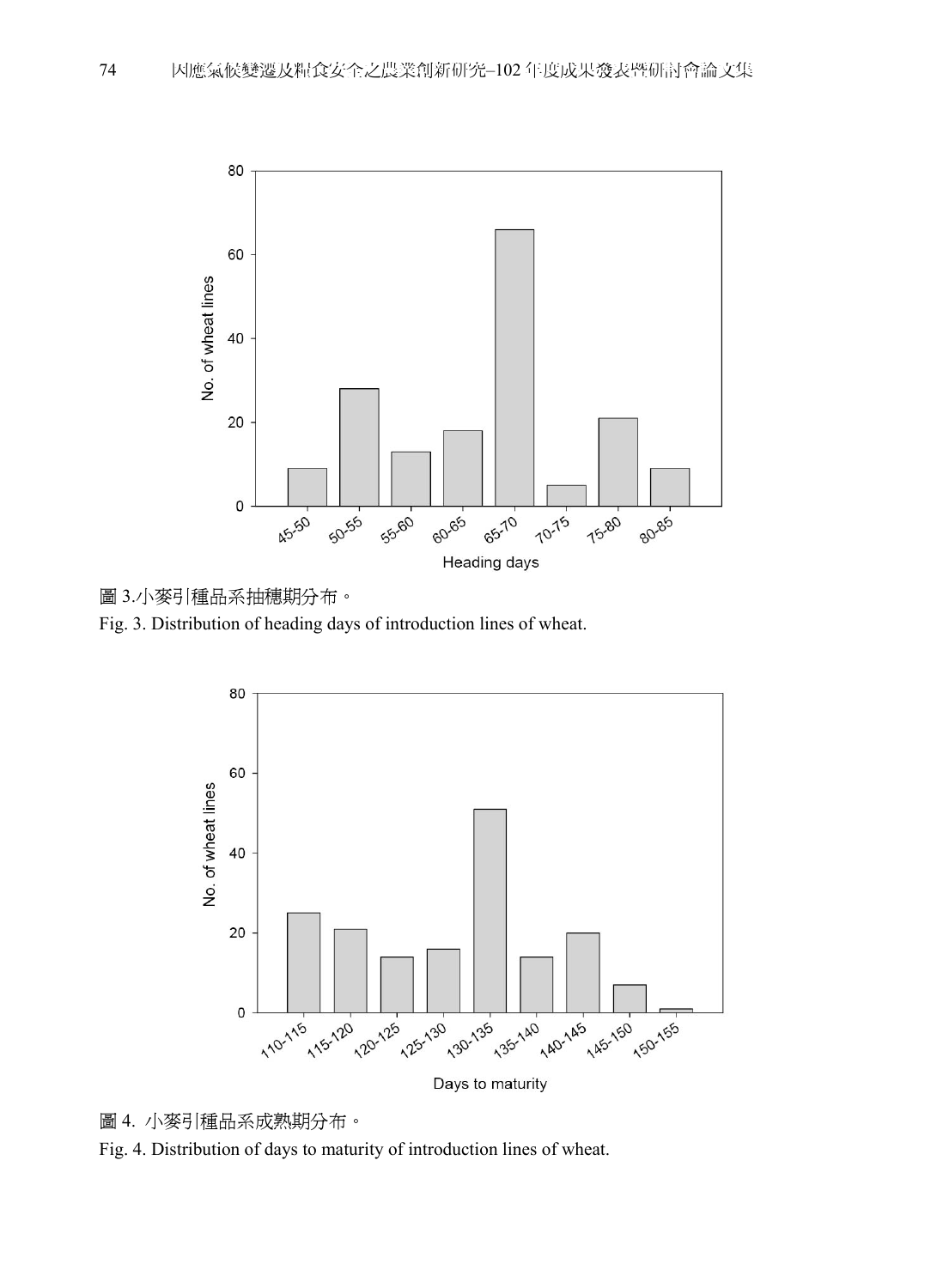#### 四、單株產量

因參試品系株數較少,因此品系產量採單株產量調查,結果顯示,臺中選 2 號單 株產量為 50.7g,引種品系則介於 19.5~125.6g,其中 60 個品系抽穗期介於 45~60g 為 最多,其次為 60~75g 及 30~45g,各有 45 及 30 個品系 (圖 5)。

#### 五、蛋白質含量

本試驗以全麥粉檢測其蛋白質含量,於小麥採收後利用磨粉機磨粉,並以 0.210mm 篩網過篩,利用近紅外線光譜分析儀 (Near Infrared Spectroscopy, NIR) 分析其總蛋白 質含量,結果顯示,臺中選 2 號蛋白質含量為 12.8%,引種品系蛋白質含量分布於 11.5%~14.5%,其中以 12.5%~13.5%最多,共計 145 個品系,佔總品系 86.8% (圖 6)。

## 病害調查

小麥抽穗至開花期間,多霧高濕環境易誘發小麥病害,例如銹病 (Rust)、白粉病 (Powdery Mildew)、赤黴病 (Fusarium Head Blight) 及葉斑病 (Septoria tritici) 等。小麥 白粉病主要危害葉片,有時亦可侵害葉鞘、桿及穗,初被害部表面呈現圓形或橢圓形 白色斑點,嚴重時漸擴大全面呈白色,最後變灰色或淡褐色,其上散生黑色子囊殼。 小麥赤黴病在田間發生的主要時期為小麥抽穗至開花期,環境氣候為多濕多霧的情況 下,潛伏在田間的病原菌則容易侵入小麥穗部,進而造成感染。初期在穗殼上產生水 浸狀淡褐色斑點,逐漸擴大到整個穗部,氣候潮溼的情況下,穗軸與穗殼交界之基部 會產生粉紅色之黴狀物,嚴重時,整穗枯死 (郭等,2013)。本次耐熱篩選試驗中,全 程無施用病害防除藥劑,觀察引種品系及臺中選 2 號罹病狀況,結果發現,臺中選 2 號及引種品系皆無感染銹病,臺中選 2 號則對葉斑病、白粉病及赤黴病皆無抗性,引 種品系則分別有 47 個品系感染葉斑病、50 個品系感染白粉病、47 個品系感染赤黴病 (圖 7、8)。

### 結語

小麥屬溫帶作物,位處亞熱帶的臺灣種植小麥除需面對高溫逆境外,高相對溼度 亦對小麥生育造成影響,此外,近年來極端天氣,如晚冬及早春連續降雨也壓縮小麥 栽植適期,造成小麥產量下降。本耐熱種原評估試驗即為選育可適應不同於小麥臺中 選 2 號栽培適期之小麥新品種,特別針對可適應 10 月上旬播種特性進行調查,結果發 現有數個品系具有發展潛力,後續將針對上述品系進行更進一步的產量及區域試驗, 希望能育成耐熱小麥新品種,並配合栽培管理技術,生產豐產質優之國產小麥,達到 活化休耕農地,提高糧食自給率目標。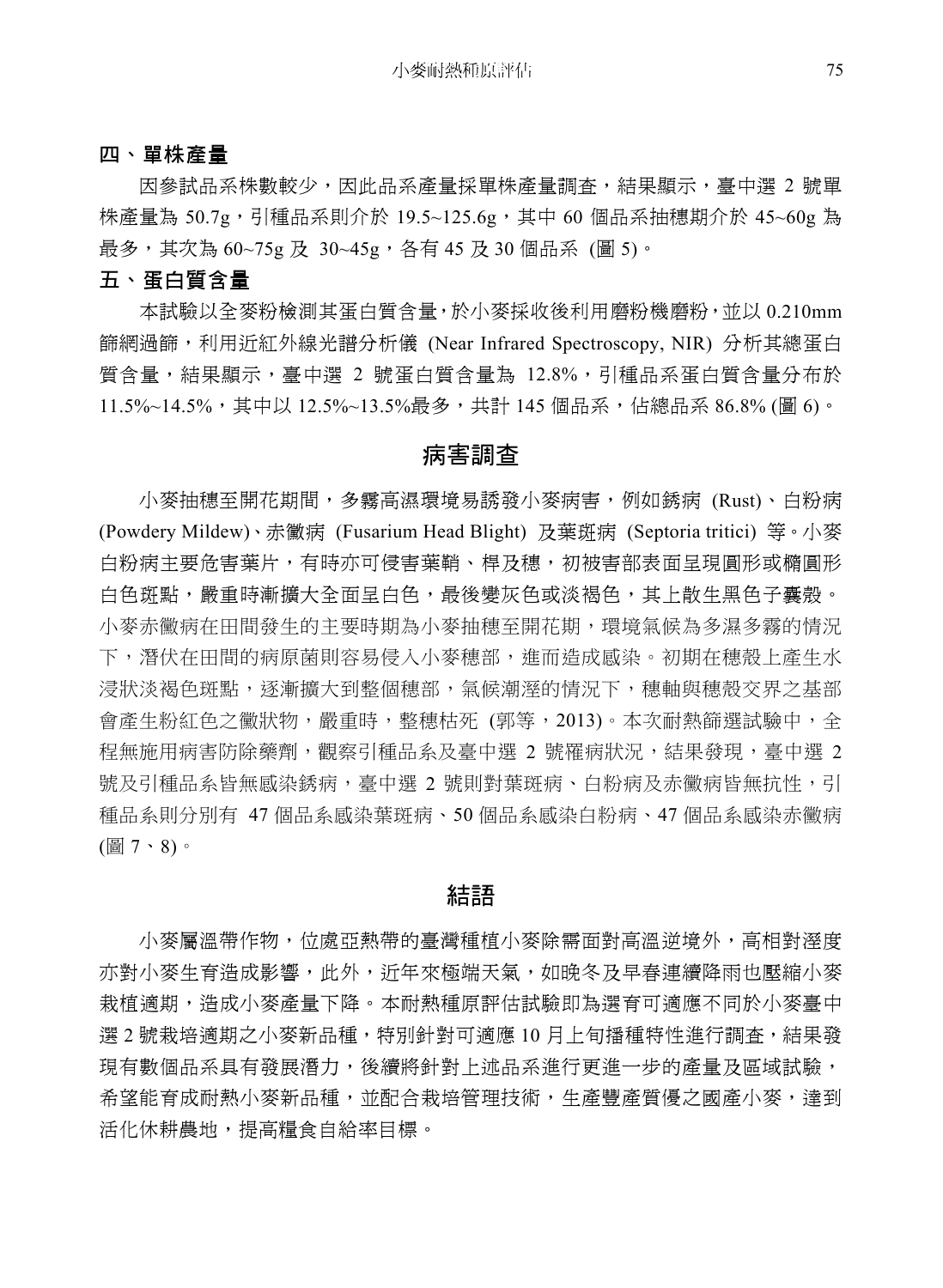

圖 5. 小麥引種品系單株產量分布。

Fig. 5. Distribution of grain yield of introduction lines of wheat.





Fig. 6. Distribution of protein content of introduction lines of wheat.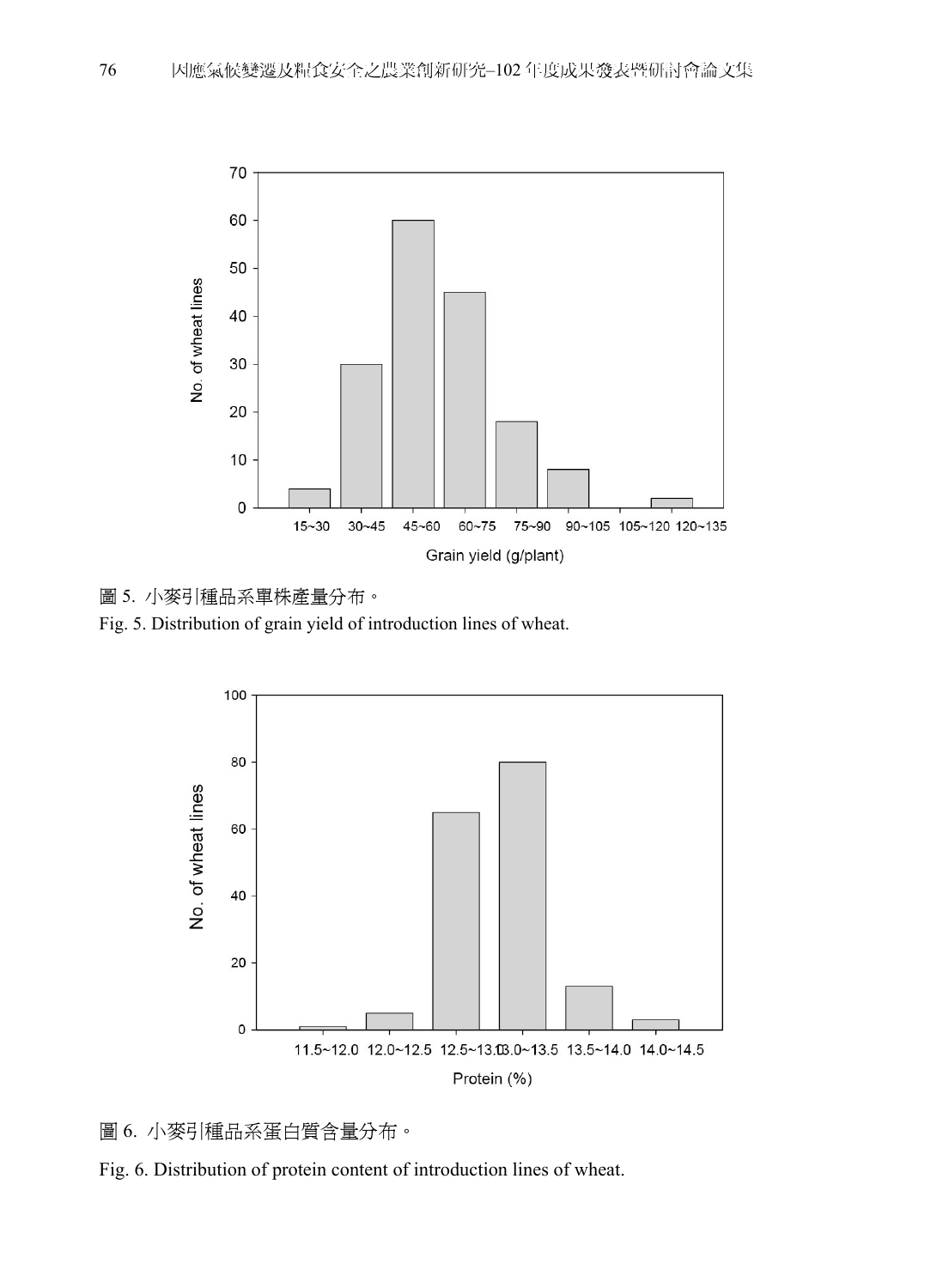

圖 7. 小麥引種品系罹病狀況。

Fig. 7. Disease inflection of introduction lines of wheat.



圖 8. 小麥罹病病徵。A:白粉病。B:赤黴病。

Fig. 8. Symptoms of disease of introduction lines of wheat. A: Powdery Midew. B: Fusarium Head Blight.

參考文獻

林訓仕,2013。暖化對小麥栽植區及產量之影響。行政院農業委員會臺中區農業改良場特刊。 116: 267–270。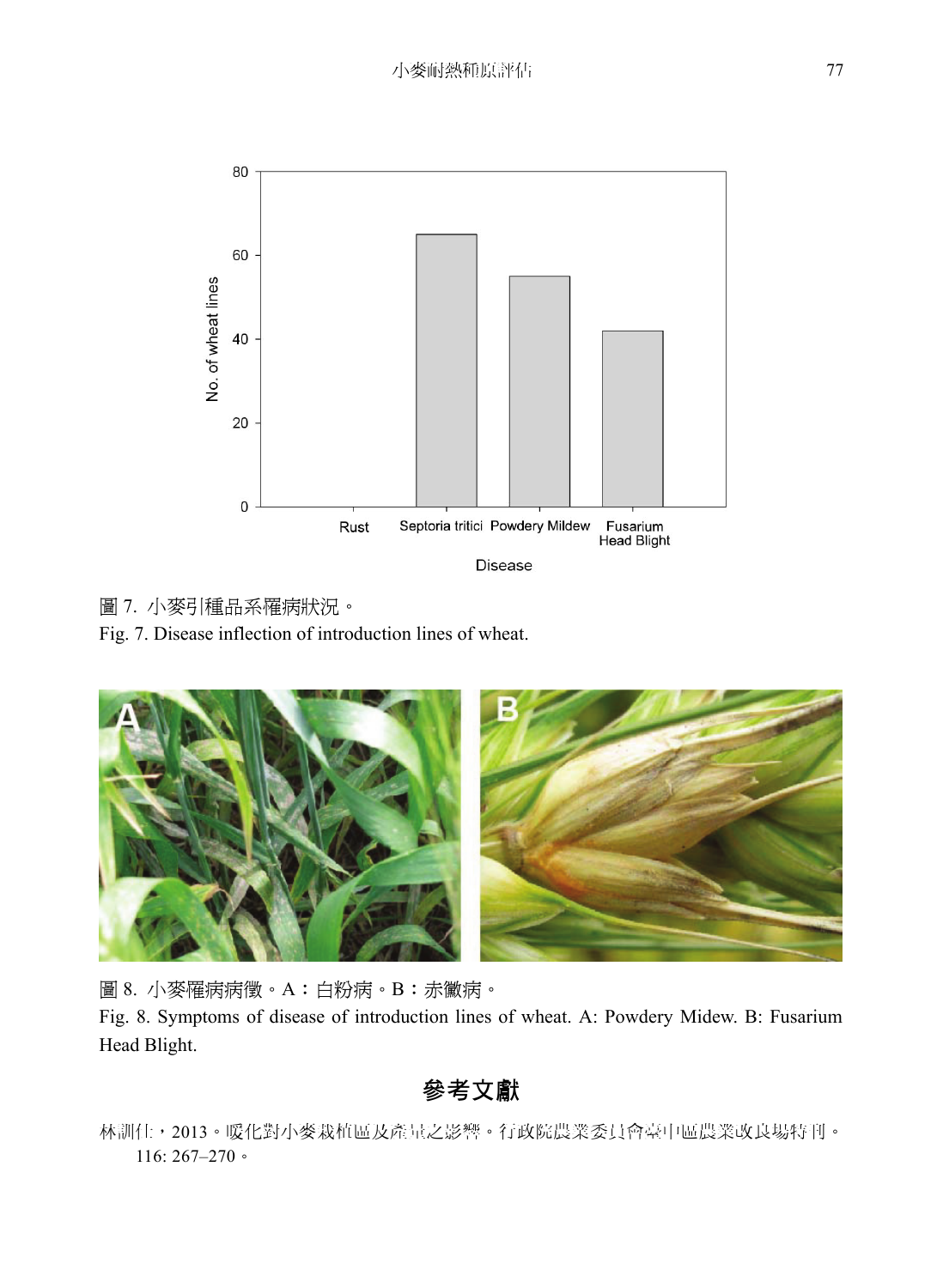- 郭建志、林訓仕、廖君達、黃冬青,2013。小麥赤黴病之病原鑑定及防治藥劑篩選,行政院農 業委員會臺中區農業改良場特刊,117: 169–175。
- FAO. 2010. Statistical database. http://www.faostat.fao.org.
- Farooq, M., H. Bramley, J. A. Palta and K. H. M. Siddique. 2011. Heat stress in wheat during reproductive and grain-filling phases. Crit. Rev. Plant Sci. 30:1–17.
- Ortiz, R., K. D. Sayre, B. Govaerts, R. Gupta, G. V. Subbarao, T. Ban, D. Hodson, J. M. Dixon, J. I. O. Monasterio and M. Reynolds. 2008. Climate change: can wheat beat the heat? Agric. Ecosyst. Environ. 126: 46–58.
- Porter, J. R. and M. Gawith. 1999. Temperatures and the growth and development of wheat: a review. Eur. J. Agron*.* 10: 23–36.
- Saini, H. S. and D. Aspinall. 1982. Abnormal sporogenesis in wheat (*Triticum aestivum* L.) induced by short periods of high temperature. *Ann. Bot*. 49:835–846.
- Tubiello, F. N., C. Rosenzweig, R. A. Goldberg, S. Jagtap and J. W. Jones. 2000. U.S. national assessment technical report effects of climate change on U. S. crop production part I: wheat, potato, corn, and citrus. http://www.usgcro.gov/usgcrp/nacc/agriculture/tubielloetal2000.pdf.
- Warrington, J. J., R. L. Dunstone and L. M. Green. 1977. Temperature effects at three development stages on the yield of the wheat ear. Aust. J. Agric. Res*.*28: 11–27.
- Yin, X., W. Guo and J. H. Spiertz. 2009.Aquantitative approach to characterize sink–source relationships during grain filling in contrasting wheat genotypes. Field Crops Res. 114: 119– 126.